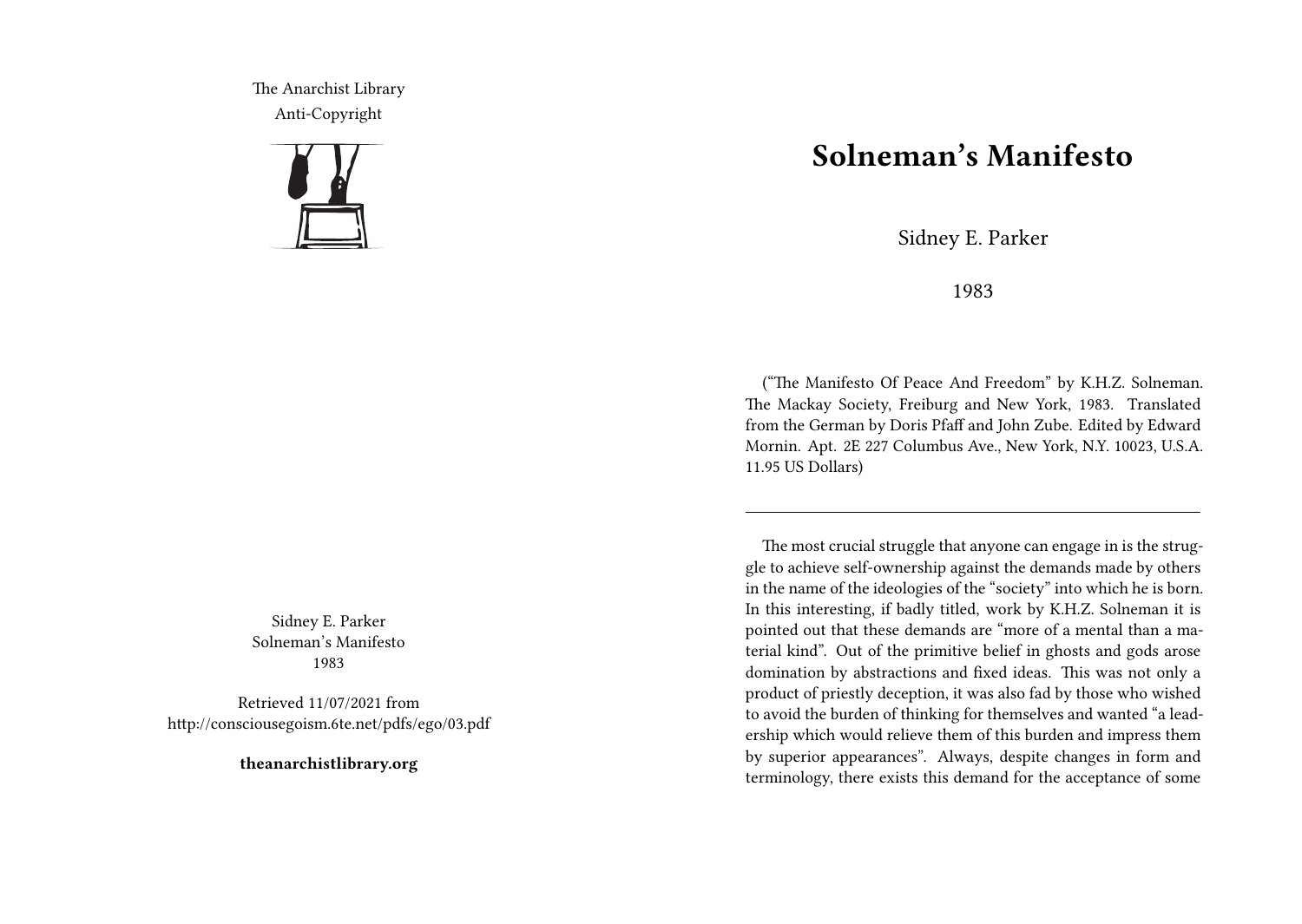transcendent power to whom or which allegiance is regarded as obligatory:

"While on the one side belief in a personal God gradually disappeared, even though it is still alive in millions, originally religious commandments remained still in force, but now as 'ethical' commandments and without people being conscious of their origin. At the same time, new gods with new commandments took the place of the previous ones. Philosophy, sociology and even modern theology have depersonalized the concept of God more and more and transformed it into the rather misty concept of an abstraction of 'love' or an impersonal world law, which again sets 'tasks' or a 'final aim'. Naturally, the self-appointed prophets and interpreters of this new God determine the specific commandments and prohibitions and, more or less through coercion, keep the individual at work to fulfill his 'task' or 'destiny'."

To accept the validity of such abstractions as 'God', 'Society', 'Nation' and 'Class' is to condemn oneself to wandering in a perpetual fog haunted by the ghosts of what are no more than human inventions. To think realistically one needs a concrete starting point. This is "the actual mortal ego of each individual human being" and here Solneman acknowledges Max Stirner as the pioneer of such egoistic thinking.

From an egocentric standpoint, therefore, it becomes clear just how nonsensical it is to regard abstractions as volitional beings and to ascribe to collectivities the ability to think, to feel and to demand ("the will of society", etc.) Only the individual is capable of such activities and basing himself on this awareness Solneman launches a well-argued assault upon all those ideologies that have as their purpose the subordination and sacrifice of individuality -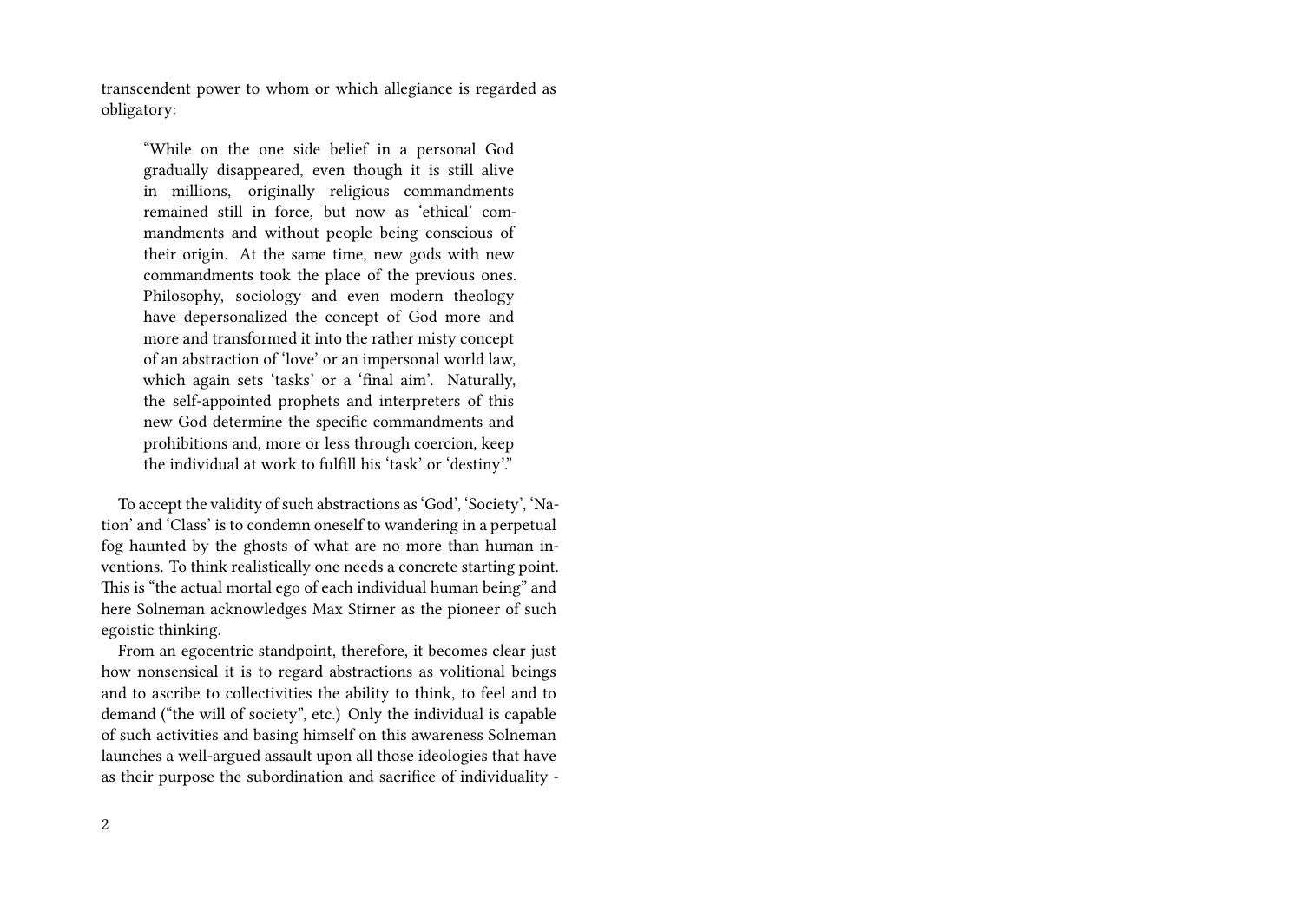To sum up: Solneman's critique of prevailing ideologies is of great value to individualists everywhere. His claimed peaceful transformation of the world, however, belongs to a category of faith akin to all those other utopian delusions that litter the history of human beliefs. To reject all belief in authority over myself is certainly experiencable and sensible. To deduce from this that all others individuals can do the same thing does not follow. It is an accomplishment limited to a few, as all "experienced fact" testifies.

S.E.P

in particular, the ideology of the State, the ideology of Marxism, and the ideology of democracy.

In general I agree with Solneman's criticism of these ideologies and the fallacies and frauds that are used to justify them, although at times I think that in his efforts to be "fair" to his opponents he lands himself in the very trap he is seeking to expose. For example, in his discussion of the development of the idea of sacrifice in primitive tribes he remarks that

"So the feeling grew - and was confirmed by the behaviour of others - that sacrifices for the community were something worthy of praise. They are this, in fact, under certain circumstances and within certain limits, provided the person concerned makes them himself voluntarily, and does not demand them from others through pressure and coercion."

Certain religious and humanist moralists would not dissent from such a view, but from an egoist standpoint I cannot see how Solneman can justify it. Apart from the fact that he does not specify the "circumstances" and "limits" he mentions, it would seem here that he is investing "the community" with the same idolatrous qualities that he so effectively denounces when it has been labelled "society" or "people" ("A purely mental construct, a fanciful image in the heads of those who merely *believe* this product of their faith"). Sacrifices carried out while under the domination of a fixed idea like "the community" are not *voluntary* behaviour - that is, behaviour stemming from an individual's *own* will.

However, such lapses in his critical *analysis* are rare. It is when he comes to outline his *constructive* proposals for "new social relationships" that my fundamental disagreements begin. I do not intend to go into the details of his programme of "equal access to natural resources and the distribution of land-rent to everyone", "open associations of management", "freedom of the means of exchange" and "autonomous legal and social communities" which are